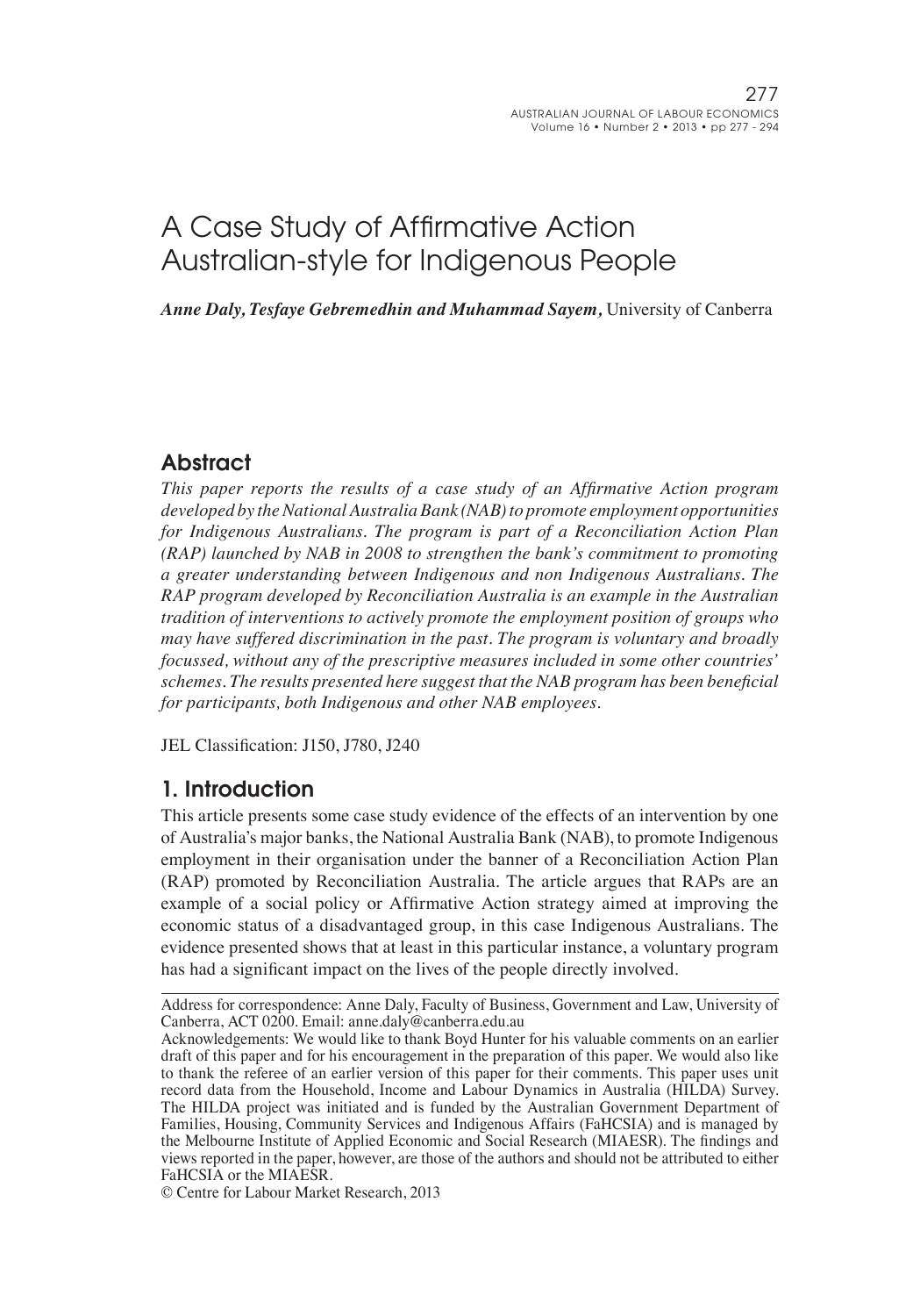The economic and related labour market disadvantage of Indigenous Australians is well documented and these problems have persisted despite substantial government commitments to change. Improving labour market outcomes is a key to raising the economic status of Indigenous Australians and the Coalition of Australian Governments (COAG) Closing the Gap strategy includes labour market outcomes as an important element for gauging the success of strategies pursued under this umbrella.

There has been a 30 year history of government programs designed to promote Indigenous employment (see Altman (1991) for a discussion of the early programs). In the late 1980s and early 1990s, the Hawke/Keating government had a series of programs including labour market training and job subsidy initiatives which were designed to promote 'Employment Equity by the Year 2000'. This was followed by the Howard governmentshifting attention from direct government programsto approaches involving a more active role for the private sector. The Howard government argued that their focus was summarised in the phrase 'practical reconciliation' as opposed to the Labour government's 'symbolic reconciliation' although practically many of the policies did not change (Altman and Hunter, 2003).

In the development of employment programs, there has been an increasing recognition of the importance of the private sector in creating opportunities. The Australian Employment Covenant, launched in 2008, is an example of a joint initiative between the Commonwealth government and private companies aimed at promoting Indigenous employment. However, the extent to which this initiative has gone beyond creating targets and created real jobs for Indigenous Australians has been questioned (Jordan and Mavec, 2010).

Public awareness of the plight of Indigenous Australians has been further raised by a number of significant recent events including the National Emergency Response in the Northern Territory in 2007 and the Apology in 2008. A broad range of policies including COAG's Closing the Gap have been launched with the aim of improving the socio-economic status of Indigenous Australians.

There is some evidence that, although the gaps in key indicators remain substantial, they have decreased since Indigenous people were first identified in the 1971 Census. Altman, Biddle and Hunter (2005; 2009) present evidence from the Censuses showing slow improvement in most of the relevant indicators and especially in the twenty years between the 1981 and 2001 Census, in the relative employment population ratio and unemployment rate for Indigenous compared with other Australians. More recent evidence comparing the 1994 National Aboriginal and Torres Strait Islander Survey (NATSIS) and the 2008 National Aboriginal and Torres Strait Islander Social Survey (NATSISS) shows the percentage of Indigenous females in employment, excluding Community Development Employment Projects (CDEP) employment, rose from 25 per cent to 43 per cent and for males from 38 per cent to 59 per cent over the 14 year period between the surveys (Gray and Hunter, 2011). There however remains a substantial gap between labour market outcomes for Indigenous and other Australians.

These gaps are reflected in the poverty rates (measured as 50 per cent of equivalised household income) for Indigenous Australians in remote and non-remote areas (Hunter, 2012). While the poverty rate of between 45 and 49 per cent in 2006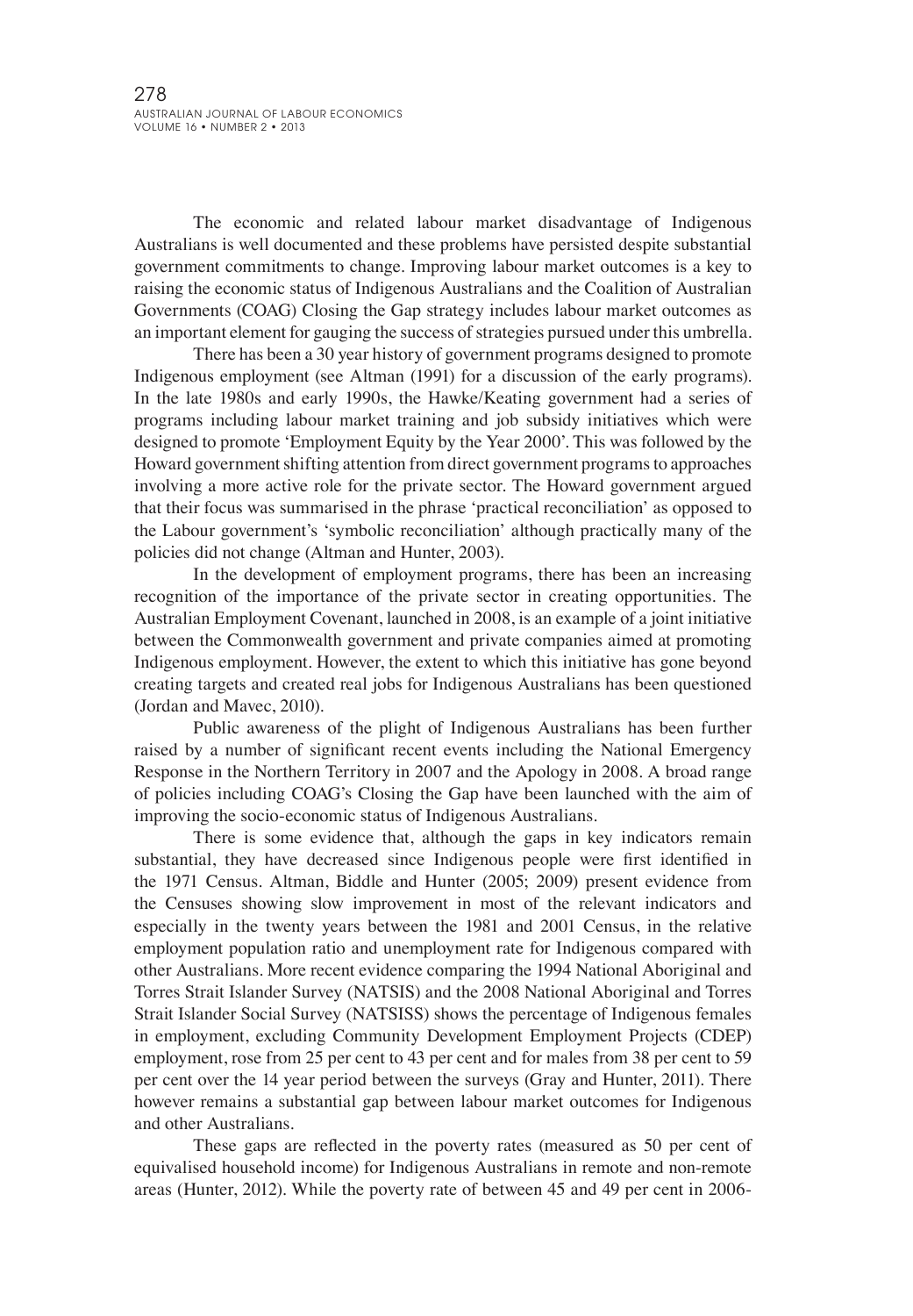08 did not differ greatly between Indigenous and non-Indigenous sole parents, poverty rates for couple families and 'other families' were substantially higher for Indigenous Australians, especially those living in remote areas. Hunter (2012) argues that Indigenous poverty is different from poverty in the wider community as it is concentrated in large households with children. He argued that the different nature of Indigenous poverty requires policy responses focussed on promoting employment and opportunities for young people.

As part of the more practical approach advocated by the Howard government, Reconciliation Australia (RA) was established in 2000, following the winding up of the Council for Aboriginal Reconciliation. It was established as a non-government not-forprofit foundation to promote reconciliation between Indigenous and non Indigenous Australians. It fitted into the Australian policy tradition in the area of gender, racial and ethnic discrimination of less reliance on mandatory powers to promote the ideals of gender, racial and ethnic equality. As Braithwaite (1993) notes with respect to affirmative action (AA) for women:

'Employers are not required by law to achieve certain quotas for the employment of women or for their advancement through the ranks, nor are they required to set up child care centres, to provide specific training course for women, or to keep records of complaints of discrimination……The presumption is that if the structures and procedures are in place to enable regular review and critical selfappraisal, discriminatory practices will be identified and changed….' (328)

In 2006 the concept of Reconciliation Action Plans (RAP) was launched by RA. The aim of these plans is to promote activities that will bring Indigenous and other Australians closer together. As such these plans give organisations the opportunity to demonstrate commitment to improving the position of Indigenous Australians in society and to outline their strategies for achieving this. They are one expression of an AA policy in Australia for Indigenous people remembering that the equal opportunities legislation Workplace Gender Equality Act 2012, relates to women. There is no requirement for a plan to make a financial commitment toward achieving any stated goals.

The list of organisations with registered RAPs includes community, education, government and private sector organisations and those with a RAP registered with RA are expected to report annually on their progress toward their individually specified goals. It is important to note, contrary to the experience in some other countries to be discussed below, there is no explicit penalty for not developing a RAP. (For more details see the RA web site www.reconciliation.org.au). By the end of 2010 RA had engaged 334 organizations from different sectors employing approximately 1.4 million people (about 14 per cent of the Australian work force). One third of Business Council of Australia members are either implementing or developing RAPs; examples include the Commonwealth Bank of Australia, Foxtel, News Limited, ANZ, NAB, BHP Billiton, Transfield Services, Qantas, Rio Tinto and Wesfarmers.

There appears to be public support for this approach. According to the 2010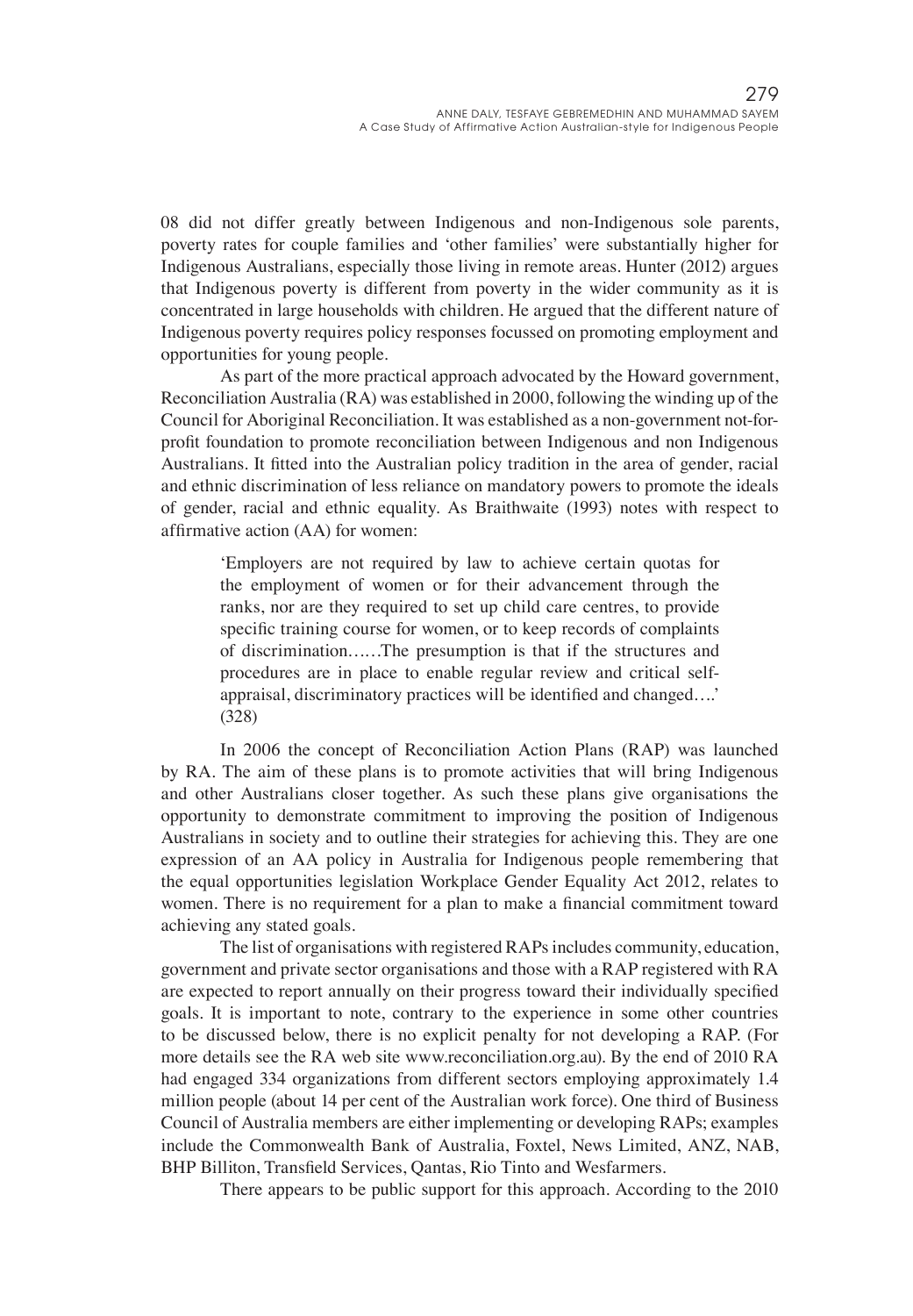Australian Reconciliation Barometer based on a survey of 700 Indigenous Australians and 1,220 other Australians, 99 per cent of the Indigenous Australians surveyed thought that businesses should put into place measures to help Indigenous people. Forty-one per cent of the wider community agreed with this statement (RA, 2010).

The aim of this paper is not to document the effectiveness or otherwise of the RAP program but rather to document and discuss one example of a RAP. The figures reported above however, suggest there has been a growth in interest in promoting indigenous employment at the level of individual organisations. Sammartino, O'Flynn and Nicholas (2003) report the results of a survey of 229 firms on their Indigenous employment policies undertaken in the early 2000s. They found 83 per cent had an equal opportunity policy, a third of firms had a diversity policy and only 14 per cent had an Indigenous employment policy. They concluded that 'minimal financial and people resources were dedicated to the cause of improving organisations' scope to employ and retain greater numbers of Indigenous employees' (Sammartino *et al*. 2003, 55). In an earlier study based on the Australian Workplace Industrial Relations Survey (AWIRS) conducted in 1996, Hunter and Hawke (2002) found a similar proportion of firms employing Indigenous people had an equal opportunity policy (83 per cent) to that identified by Sammartino *et al*. ( 2003) , but a smaller proportion of firms that did not employ Indigenous people had written policies (70 per cent). They also found a much smaller proportion of firms had a written policy targeted at recruiting particular groups.

The RAP program can be considered within the general area of AA or Reverse Discrimination policies because it aims to promote employment opportunities for Indigenous Australians even though it operates under a different model than policies with similar goals in other countries. Under the RAP program employers are encouraged to commit to increasing the number of Indigenous Australians in their employment. In some international examples described below, AA policies have operated in a statutory environment in contrast to this more voluntary approach adopted in Australia. These policies have been very controversial where they have included penalties for those not complying. There is some discussion in the literature about whether the preferences for particular groups under these policies is to redress past injustices or whether-

'The fundamental point is that reverse discrimination should be seen not primarily as redressing past wrongs, but rather simply as breaking what would otherwise be an endlessly continuing cycle of poverty and subservience.' (Sher, 1979, 82)

Akerlof and Shiller (2009) argue that a fundamental role of AA policies is to signal that the majority culture cares about the minority group. This is important in breaking down an 'us' against 'them' view of the world which may inhibit the ability of minority groups to realise their full potential. The introduction of these policies may also be a way of showing significant changes in community attitudes; the socalled 'tipping role'. They provide evidence of wider community support for change and may encourage individual employers to implement changes in their employment choices in favour of a minority group (Donohue and Heckman, 1991).

AA practices and the promotion of Indigenous employment may be particularly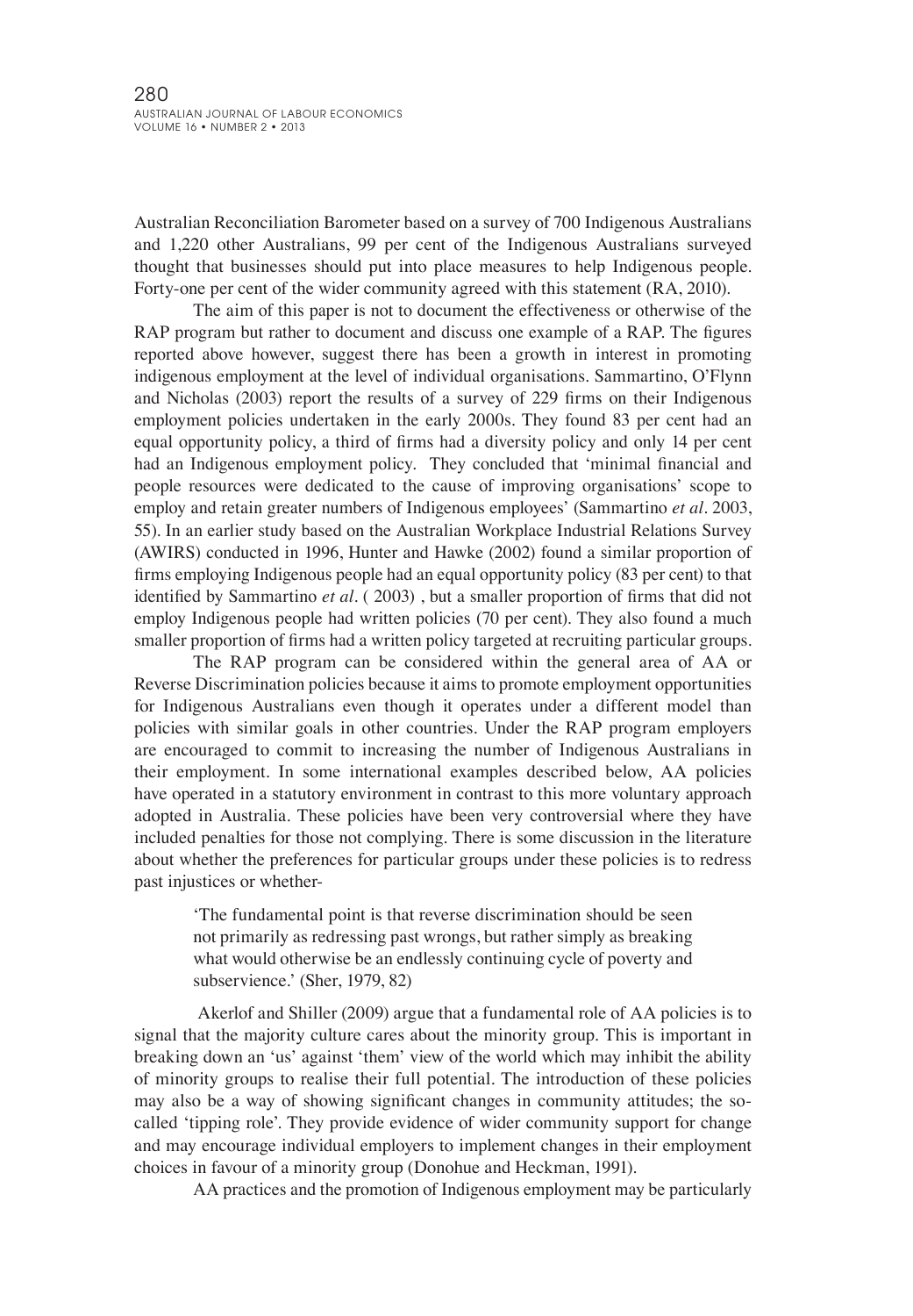important in the financial sector. The implications of financial exclusion have been highlighted in discussions of Indigenous disadvantage (Hunter, 2006; McDonnell and Westbury, 2001). A lack of experience and knowledge of this industry has been argued to handicap inclusion of Indigenous Australians in the wider community. McDonnell and Westbury (2001) argue that Indigenous people want banking services which are appropriate to their circumstances and are provided by Indigenous staff. The development of employment and training programs by the banks can therefore be seen as an important way of addressing the issue of financial exclusion for Indigenous people.

The following section examines the evidence of the success of an affirmative action approach in other countries followed by the results of a case study of one Australian example introduced under a RAP by NAB.

#### *Affirmative action – international perspective*

The longest experience with affirmative action has been in India. At the beginning of the twentieth century, prior to independence, three southern states of India had a policy of reserving places for lower caste people in the state civil service. The quota system currently in place, known as the 'Reservation System', allocates 22.5 per cent of all government jobs, seats in educational institutions and electoral seats at all levels of government to Scheduled castes and tribes.1 Other backward classes (OBCs) are also entitled to a 27 per cent quota under the system. However, India lacks the mechanism to enforce this reservation system. A commission established by the government to oversee the implementation of the quotas has failed to play a pro-active role (World Bank, 2006 ).

The reservation system in India has been effective in fulfilling the quota in the electoral sphere as the seats reserved for a designated group (for example, scheduled caste) can only be occupied by a member of that group. The results however are mixed when consideration is given to government jobs and the education sector. For instance, at one of the foremost higher education institutions in the country, University of Delhi, students belonging to the scheduled caste or tribe made up only 10.4 per cent of the total undergraduate population between 1999 and 2000. This is in stark contrast with the 22.7 per cent quota allocated to these groups. Considering that Delhi is the capital city, the situation is likely to be worse in other areas. There is also evidence that the quota in higher levels of the government bureaucracy remain unfulfilled (World Bank, 2006).

There are other examples of AA policies in settler societies such as the US and Canada. AA started in the United States in the mid-1960's as a reaction against the systemic discrimination that excluded African Americans from participating in institutions of employment and education. Agocs and Burr (1996), p.31, define systemic discrimination as '…patterns of behaviour that are part of the social and administrative structure and culture…' that disadvantage certain groups on the basis of their group identity. African Americans were in significant economic and educational disadvantage because of the racial biases that existed in American society. The aim of

<sup>1</sup> Scheduled Castes and Scheduled Tribes are respectively a group of castes and tribes in India, that for historical reasons have remained socially and economically backward and concerted efforts have been made through the planning process to bring them into the mainstream of development (Economic Survey-Orissa, 2003-2004).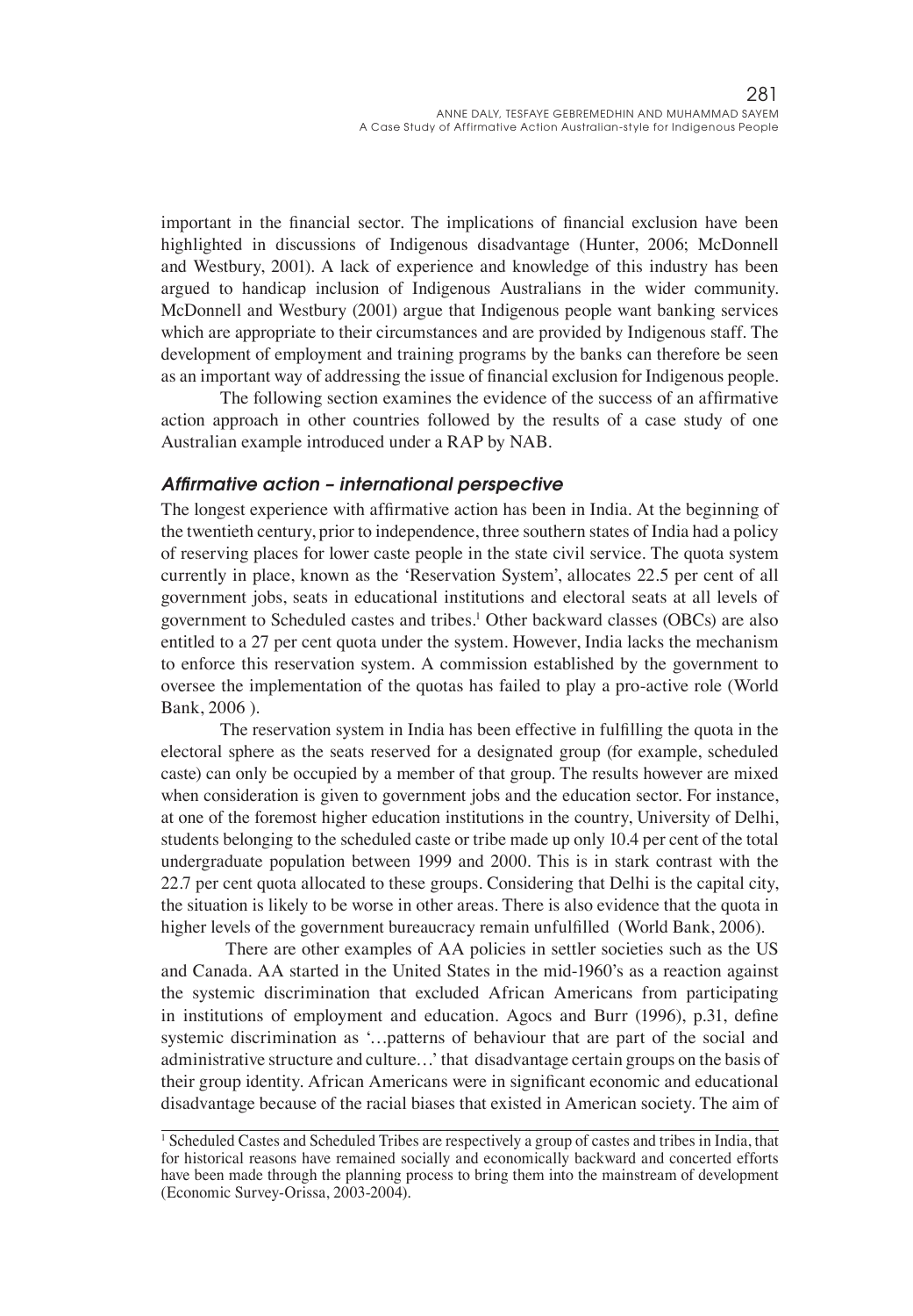the affirmative action program (which was launched under the Civil Rights Act) is to end this systemic discrimination through a set of public policies, laws, and executive orders, as well as voluntary and court ordered initiatives designed to promote fairness and diversity (Massey, 2004). Darity (2005) stresses that the program's intention is to address current exclusion (of disadvantaged groups) from partaking in the economic wellbeing of the nation rather than make amends for historic dispossession.

Under the affirmative action program in the US, employers who hire 15 or more employees and receive contracts, grants and other benefits from the US government are required to draft and implement an elaborate plan to employ disadvantaged groups. These groups include African Americans, Hispanics, Asians and American Indians and women. The plan should contain a timetable for hiring and a set of numerical targets to be allotted to the different disadvantaged groups. The numerical targets aim to give each group a share in each type of job that is reflective of their proportional representation in the labour force. The underlying premise of this requirement is that if employers acted in a non-discriminatory fashion, their workforce would eventually reflect the composition of the surrounding population.

The Office of the Federal Contract Compliance Policy (OFCCP) is the federal agency entrusted with ensuring that federal contractors have an appropriate affirmative action plan and meet their commitment to employ minorities and women. The agency has the authority to withdraw federal funding from contractors that do not promote equal employment opportunity (US Department of Labor). Another federal agency, The Equal Employment Opportunity Commission (EEOC), is responsible for investigating complaints of discrimination at the workplace and bringing lawsuits against employers (USEEOC).

The issue of how effective AA plans have been is a contentious one. Economic indicators show that there still is a significant disparity between African Americans and Whites in the US. While there have been improvements in employment and enrolment in higher education for African Americans after the start of AA it is difficult to attribute this directly to the introduction of this policy as there are the usual problems of distinguishing between correlation and causation between key variables. Similarly, there is evidence that median incomes of African Americans grew more than Whites following the introduction of these policies. For example, between 1980 and 1989, the median income of African Americans grew by 7.6 per cent in contrast with 4.6 per cent for the White population. Women's wages and salaries have also grown more rapidly than men since 1970 (Libertella, Sora and Natale, 2007). Leonard (1984) presents evidence from the US of a positive effect of affirmative action on the employment and income of minority groups, especially black males.

The overall evidence of the effect of these programs on the employment and income of American minorities remains contradictory with some studies arguing that they have had no positive effects (for example, Thernstrom and Thernstrom, 1997), and others suggesting that there is indicative evidence of positive effects on outcomes even if it has not been possible to measure them in an econometric framework (Donohue and Heckman, 1991). The lack of consensus about the role of these policies reflects choice of methodologies and time periods but also the difficulties of measuring any effects at a macro level.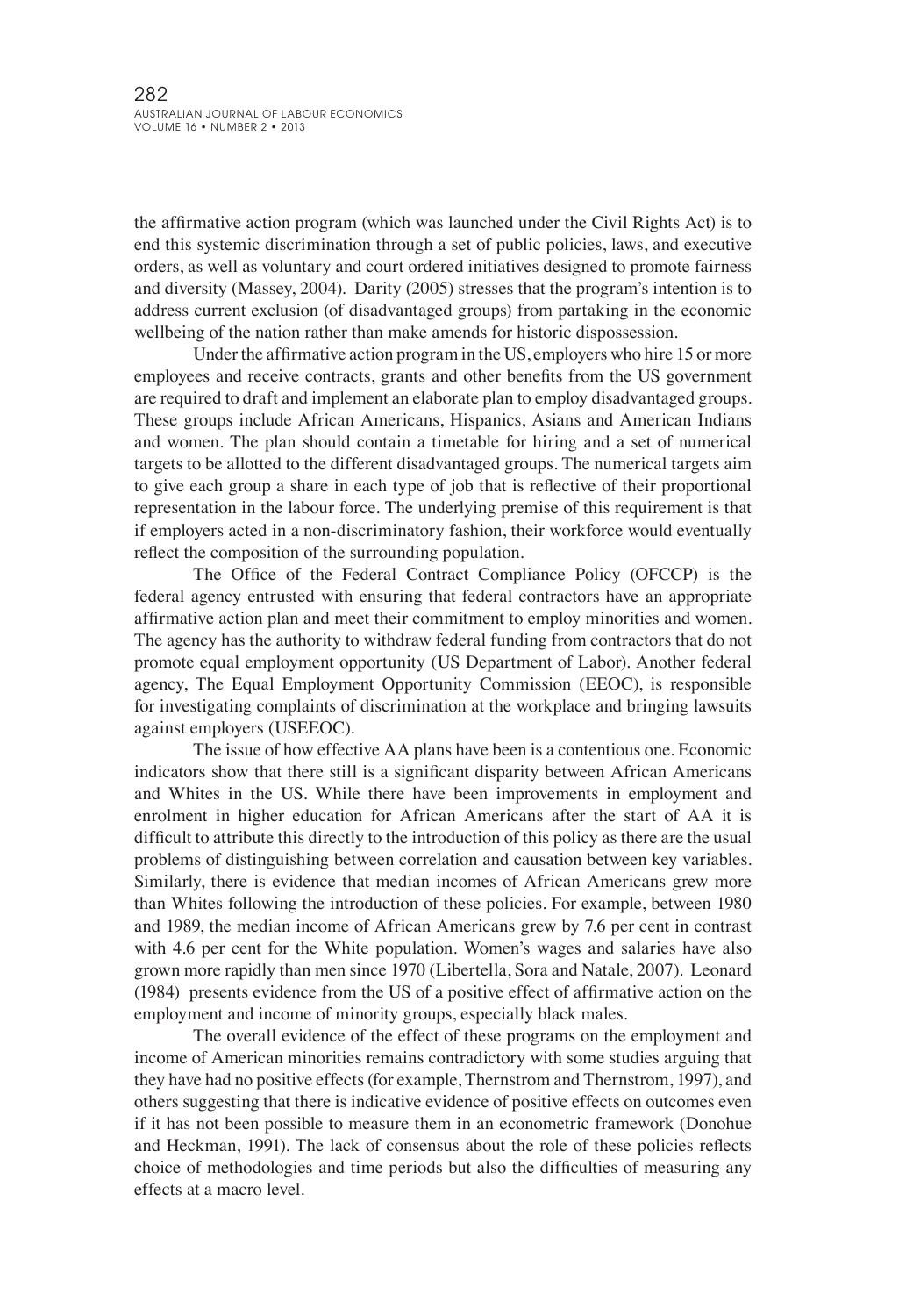Another country with a history of affirmative action is Canada. Affirmative action plans in Canada, known as employment equity programs, were influenced by their American counterparts but went on a different path. The Canadian response to discrimination '….has sought…….not only to improve numerical representation through hiring, but to provide fair employment systems and a supportive organizational culture for women, racial minorities, aboriginal people and persons with disabilities…' (Agocs and Burr 1996, 35). The first Employment Equity Act was promulgated in 1986. The legislation covered Crown corporations and federally regulated employers with one hundred or more employees operating mainly in the banking, transportation and communications industries. The Act was further amended to include federal public service in 1996. Under the legislation, employers are required to submit an annual report to the Canada Employment and Immigration Commission (CEIC) bearing information on the proportion of employees from different subgroups by occupation and salary range. In addition, information on promotion, termination and recruitment of employees has to be provided (Jain, 1990). The Canadian Human Rights Commission has the authority to initiate an investigation if the data in the annual reports indicate any systemic discrimination.

Along with the Employment Equity Act, the Federal contractors program was started in 1986. This program applies to organizations with 100 or more employees that bid on federal government projects worth \$200,000 or more. The condition for bidding on the projects is that the contractors show commitment to employment equity and that they take concrete steps to implement an equity plan if their bid is successful. Contractors would be excluded from future government projects if they fail to implement employment equity plans.

There has been an improvement in the representation of minorities and women in the Canadian labor force since the implementation of the Acts. For example, the proportion of aboriginal people working in the federally regulated public sector rose from 2.7 per cent in 1997 to 4.2 per cent in 2005 while the proportion of women working in the sector rose from 50.5 per cent to 53.5 per cent during the same period. Similarly, the proportion of people with disabilities holding federal public sector jobs increased from 3.9 per cent in 1997 to 5.8 per cent in 2005 (Human Resources and Social Development Canada, 2011). The role of AA policies in these changes however, remains unclear.

If we look specifically to the banking sector, for purposes of comparison with the Australian case study, some banks in Canada (as in Australia) have successfully applied a range of programs to promote their services to Aboriginal people. This has included community development, financial services and education and employment programs. For example the Bank of Montreal, Royal Bank of Canada, the Bank of Nova Scotia have adopted Aboriginal employment programs in their broader employment strategy schemes. They also have designated scholarship schemes for First Nation Canadians. Many of the schemes are broadly similar to those offered by the Australian banks.

In summary, these are examples of more formalised and statutory approaches to affirmative action than that adopted in Australia under the RAP program. The programs are more broadly defined to cover a range of groups who have been historically disadvantaged in the workforce. There are clearly specified requirements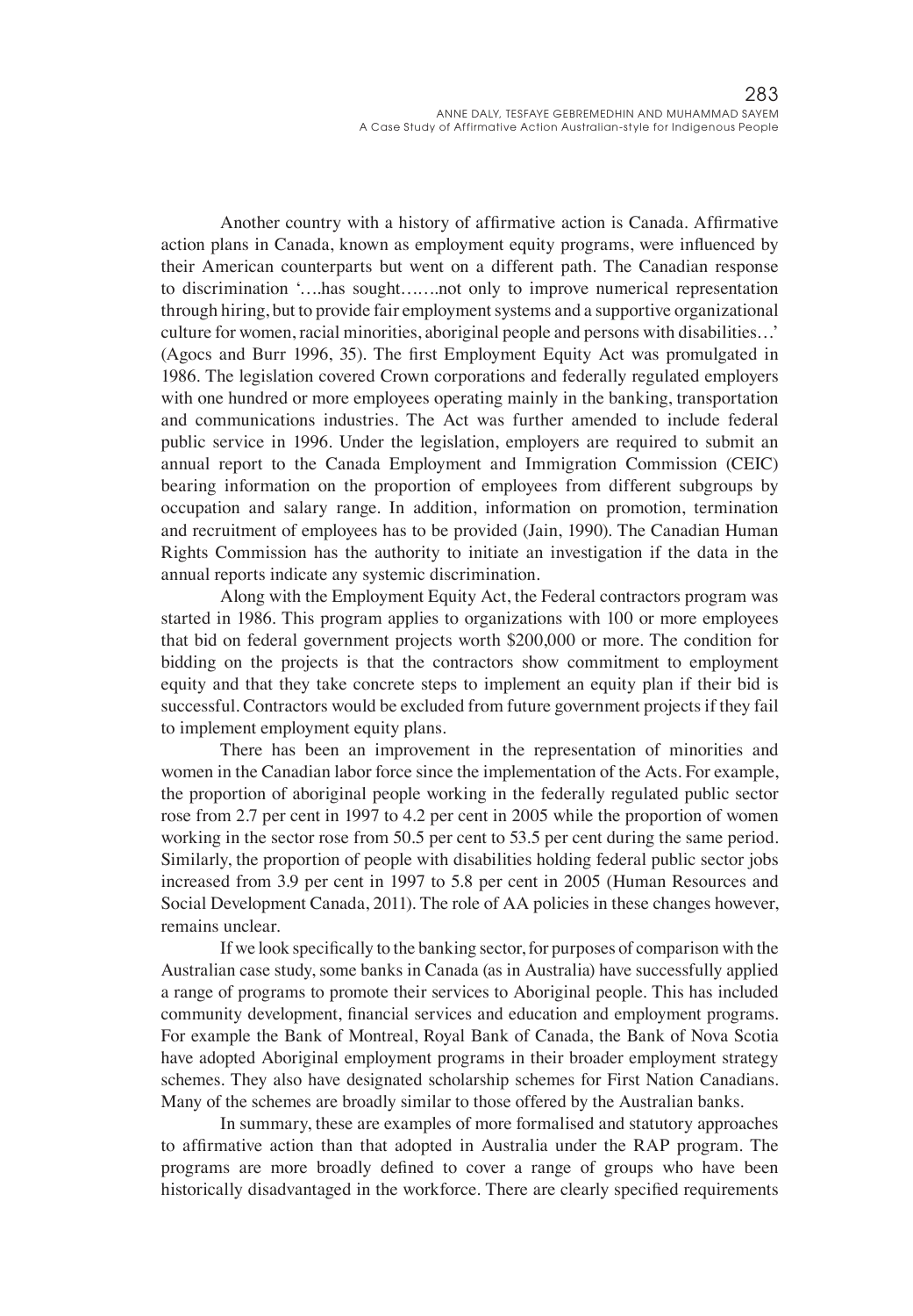compared with the Australian approach of firms designing their own strategies under the broad umbrella of doing something to improve the relationship between Indigenous and other Australians. There are also clear penalties for those who do not comply with the legislation. The difficulties identified in the literature in determining the macro effects of such programs offer a justification for the focus on the case study evidence presented in the next section.

# 2. The case study of the National Australia Bank RAP

Each of the major Australian banks has a RAP with very similar aims and component programs. These include the development of financial services relevant to Indigenous Australians, the promotion of employment and education opportunities and community development programs.2 The goals of the NAB RAP, launched in December 2008, are very similar to those of the other banks.

The overall objective of the RAP is to raise NAB's involvement with Indigenous Australians and address areas of Indigenous disadvantage through programs which create employment opportunities, promote financial inclusion and build the understanding of Indigenous culture and aspirations. To promote financial inclusion, for instance, NAB is delivering programs that help meet the financial needs of Indigenous Australians by (among other things) improving access to NAB's range of not-for-profit micro-lending programs to support businesses and enable households buy essential goods. To raise awareness about Indigenous culture, the bank is involved in a number of activities such as implementing appropriate cross-cultural awareness activities within NAB and sourcing volunteering opportunities for NAB employees in Indigenous organisations. NAB also runs an Indigenous Employment Program (IEP) in which it provides tailored traineeships and other purpose-built employment opportunities to create and support Indigenous employment. More importantly, NAB offers school-based traineeships (SBTs) as part of the bank's effort to train future generations of Indigenous Australians for roles in the bank. Under the school based training program, year 10 students are selected to work at NAB while undertaking their year 11 and 12 studies. Trainees undertake year 11 and 12 subjects and a TAFE Certificate II in Business Services while working at NAB one day a week during term time and full time over the school holidays.

The other participants in the IEP are full-time trainees who are no longer at school. Some of these full-time trainees were previously school-based trainees. These full-time trainees work standard hours at the bank, with time off to continue with certificate III and IV at TAFE or a similar institution.

Traineeships are conducted through Group Training Organisations (GTO), in particular the Aboriginal Employment Strategy (AES), which are responsible for organising the work placement with NAB, including the provision of external mentor support, and the vocational training. Indigenous permanent employees at the bank,

<sup>2</sup> Details of the programs for Indigenous Australians are available on each of the banks' web sites: ANZ (www.anz.com.au/about-us/careers/indigenous-employment); the Commonwealth Bank of Australia (www.commbank.com.au/about-us/in-the-community/default.aspx); Westpac (www. westpac.com.au/about-westpac/sustainability-and-community/our-community/communityfocus-areas/indigenous ).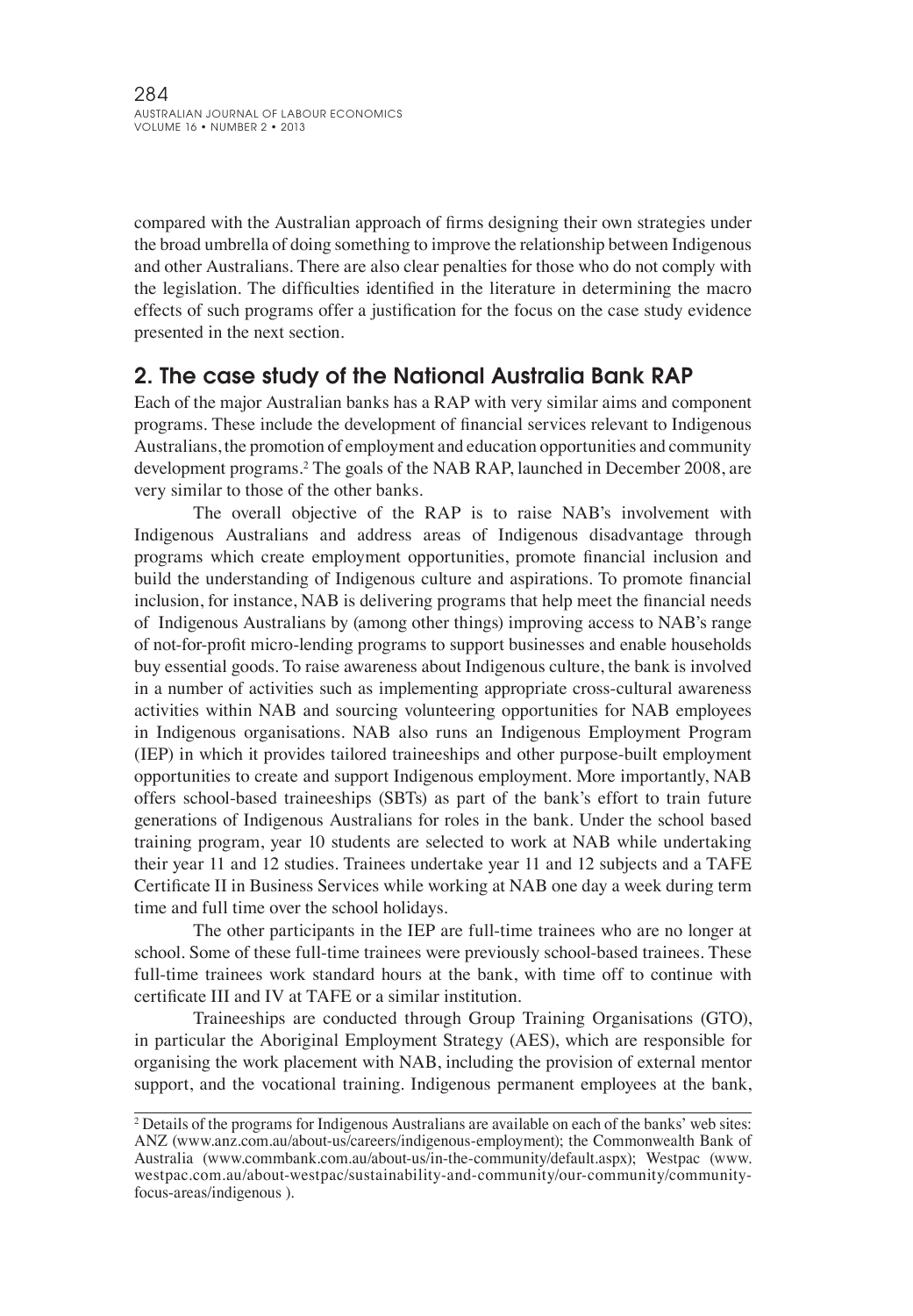however, were recruited through regular NAB recruitment channels and were not connected to GTOs.

The preliminary selection of candidates to join the traineeship is undertaken by the GTOs who are often responsible for finding suitable trainees for a wide range of employers in their area. The GTOs conduct initial interviews of candidates and send them to the bank for final interview by managers. In rare cases, however, managers were involved in the selection process from the start by directly approaching schools and selecting candidates. The selection criteria emphasised the personal qualities of the applicants such as their level of motivation, enthusiasm, maturity and self confidence. School reports and references were also considered. However, selection of the best applicant mainly depended on the outcome of the personal interview. By and large, it was relatively easy for GTOs to find suitable candidates for the program in larger city centres compared to smaller regional towns (where it was much more difficult). There were some instances where managers in regional towns were sent only one candidate for final interview.

As of September 2010, there were 77 Indigenous employees working at NAB. This includes 51 Indigenous school-based trainees; 19 full-time Indigenous trainees working for the bank and seven employed in permanent positions. This is more than double the 35 Indigenous employees in 2009 and these numbers will continued to expand.

The authors of this study were not involved in the development of NABs IEP and the decision to review it but were invited to gather evidence on how the program was going, the effects of participation on the IEP participants both in terms of their workforce experience and their wider wellbeing, and to suggest any areas for improvement. As a result, there was no formal control group established for comparative purposes, nor was access to those who had left the program supplied. The results presented below therefore relate to outcomes for the sample interviewed and may not be representative of any potential wider effects of such a program.

#### *Methodology*

To investigate the outcomes of NAB's Indigenous Employment Program (IEP), a representative sample of stakeholders in the program (consisting of school based trainees, full time trainees, permanent employees and managers) was chosen and interviewed between September and December 2010. The sample included 38 participants in the IEP and 39 managers. Samples were chosen so as to cover participants across each state and territory involved in the program (New South Wales, Victoria, Queensland, South Australia and the Northern Territory) and across urban and regional locations. The sample also covers those working in retail branches as well as other areas of the bank's business (including head and regional offices). The interviews were conducted using a combination of face-to-face and phone interviews. Out of the 38 participants in the program, 23 were interviewed face-to-face and the other 15 by phone. A limitation of the study, as indicated above, is that we do not have a random non-Indigenous or Indigenous sample to use as a control.

Different questionnaires were developed for the trainees, the permanent employees, the managers and the trainers and educators. The questionnaires cover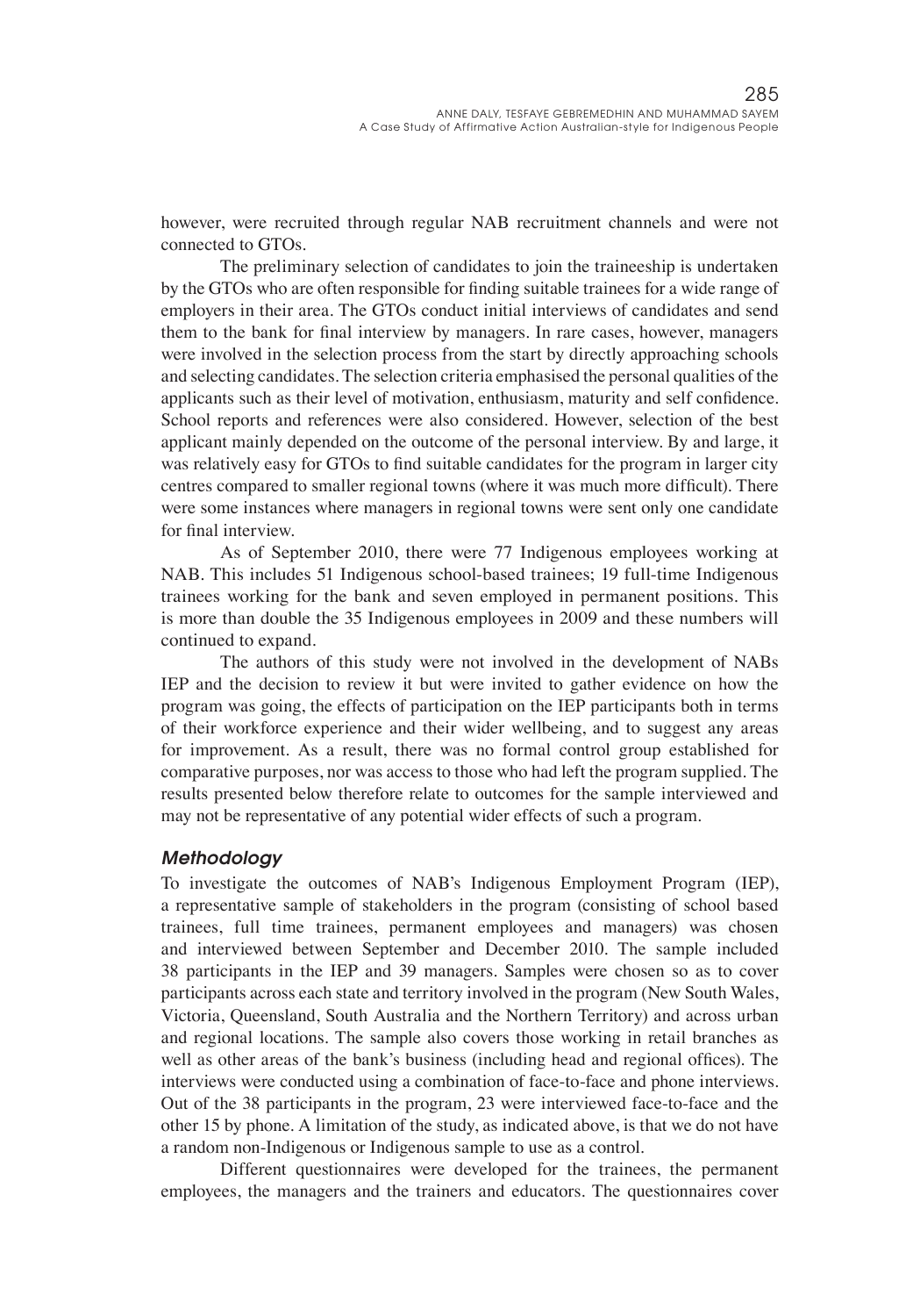a wide range of topics including job and workplace experience, health and home life, social and community activities, and the long term goals of participants. Some questions were taken from the Household Income and Labour Dynamics Australia (HILDA) survey to enable comparison with a nationally representative sample of respondents similar in age with the NAB trainees.

Table 1 below provides a summary of the sample. There was a good response rate with over 70 per cent of the school-based trainees and full-time trainees approached participating in the study. The response rate among managers of IEP participants was particularly high standing at over 80 per cent. The majority of the participants interviewed were female. As shown in the table, about 80 per cent of the school-based trainees and permanent employees interviewed were female while the corresponding figure for full-time trainees was 90 per cent. A comparison with the gender and age breakdown for all NAB employees is presented in column 4. The proportion of NAB trainees who were female is larger compared to NAB employees (in general) and NAB employees under 25 years of age. Not surprisingly, the average age of the school-based trainees interviewed was lower than other participants and NAB employees in general.

|                                                             | <b>SBTs</b><br>(I) | <b>FT</b> Trainees<br>(2) | Permanent<br><i>Employees</i><br>(3) | <b>Total NAB</b><br><i>Employees</i><br>(4) |
|-------------------------------------------------------------|--------------------|---------------------------|--------------------------------------|---------------------------------------------|
| Population of IEP participants<br>No. interviewed           | 51<br>22           | 19<br>10                  | 7<br>6                               |                                             |
| $%$ Female                                                  | 80                 | 90                        | 80                                   | 52                                          |
| Age                                                         | $15-18$ yrs        | $18-31$ yrs               | $18 + yrs$                           | $18 + yrs$                                  |
| Response rate of each column $(\%)$                         | 73                 | 71                        | 86                                   |                                             |
| No. of managers of IEP participants<br>who were Interviewed | 24                 | 12                        | 2                                    |                                             |
| Response rate of managers $(\%)$                            | 83                 | 86                        | <b>NA</b>                            |                                             |

Table 1 - Summary of sample

*Source*: Authors' calculations.

*Notes*: Response rate for managers is 'Not Available' because interviews were not requested from managers of some of the permanent employees in senior positions.

# 3. Discussion of results

#### *Experience at work*

We will first discuss the experience of the trainees at the bank, reported in columns 1 and 2 of table 1. All SBTs and six of the full-time trainees interviewed worked in NAB retail branches while the remaining four full-time trainees worked in Business Banking and Lending Services. The experience of the permanent employees will be discussed separately below.

The banking industry is highly regulated and employees must complete a minimum level of training before they are permitted to deal with customers. Initially, they are required to complete an online module from the NAB academy (NAB's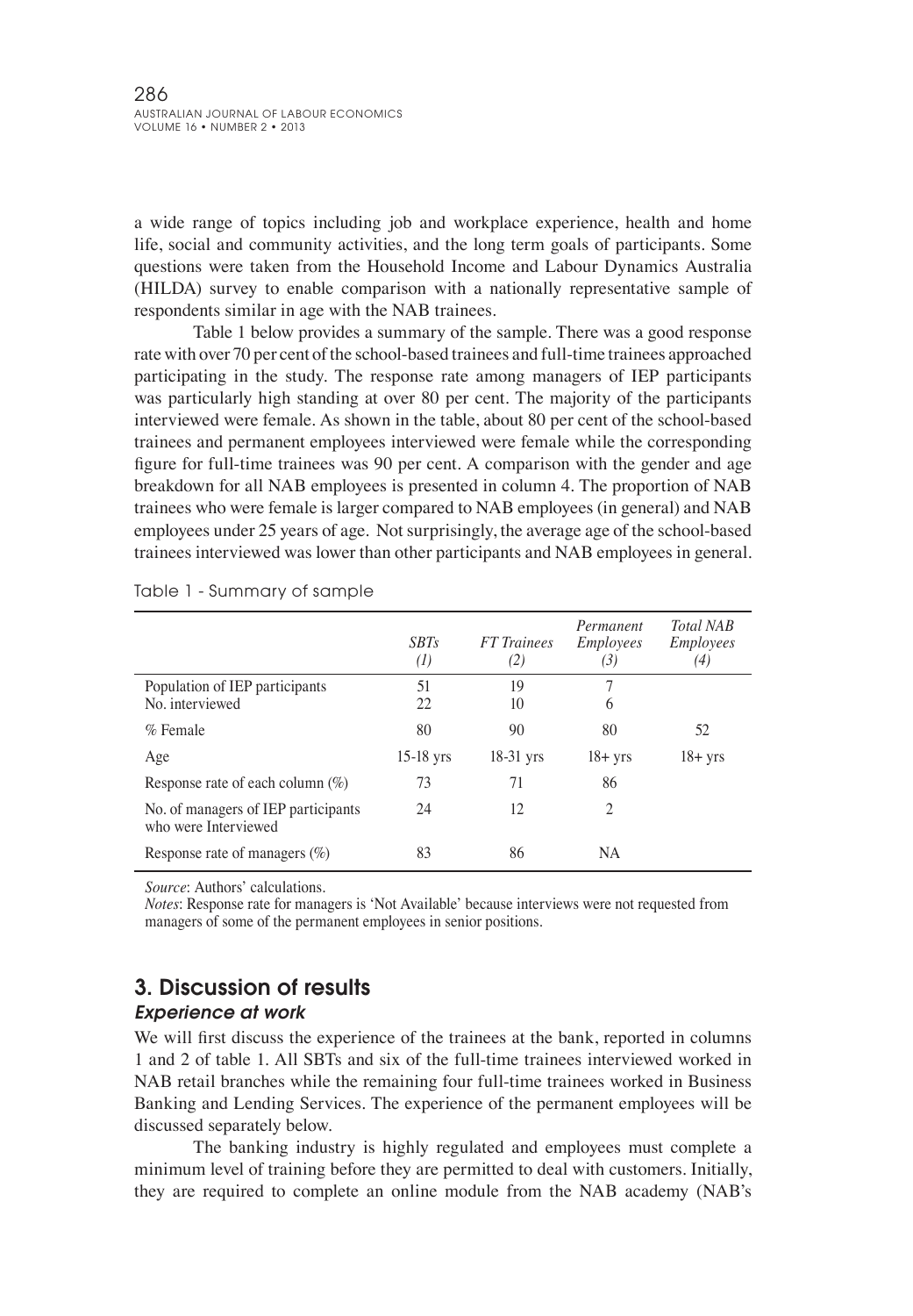learning and development centre) and pass the assessment. Afterwards, the trainees are assigned a senior bank staff as a mentor (known as a buddy in the bank lexicon) to give them one-on-one training at the counter. The certificate training undertaken over the course of their traineeship provides students with additional skills and knowledge to perform a range of basic administrative tasks within a business environment such as delivering service to customers, processing and maintaining workplace information, using business technology and maintaining financial records.

SBTs perform a wide range of duties (suitable to their level of training) including customer service at the counter, processing Express Business Deposits (EBDs) and cash clearance. They also answer phone queries and meet and greet customers especially over the holiday period. The full-time trainees working in retail branches also hold customer service roles like their School-based counterparts but perform more complex tasks in addition. The other full time trainees working in Business Banking work as trainee associates and their duties include assisting with mail, reports, telegraphic transfers and customer enquiries. All trainees are assigned a mentor to provide them support until they are confident enough to work on their own. Moreover, all trainees expressed the view that they had been given sufficient training to undertake their work.

To evaluate the experience of trainees at the workplace, the interviewees were each asked to respond to a set of statements based on questions from the HILDA survey by using a five point Likert scale (strongly agree/agree/neutral/disagree/ strongly disagree). A summary of the percentage of respondents who agree or strongly agree with the different statements is provided in Table 2. The results for similar aged female respondents from the HILDA survey are also presented for comparison.

The results indicate that a small percentage of SBTs (around 18 per cent) found their jobs to be stressful and felt they did not have enough time to complete their work. However, several had expressed the view that the traineeship was challenging at first and that they grew accustomed to their roles over time. Over 70 per cent felt that they got paid fairly for their work. Most had found their jobs to be interesting with over 90 per cent claiming they had learned new skills. The comparison with 15-19 year old female respondents of HILDA survey suggests that NAB SBTs found their jobs more stressful, but were rewarded with more interesting learning opportunities in their work. It is important to note that the HILDA results relate to a wide range of occupations in that age category. The proportion of full-time trainees who agreed that their jobs were stressful was similar to SBTs. But more full-time trainees felt they did not have enough time to do all their work. However, about 90 per cent claimed they had the opportunity to learn new things while all those interviewed agreed that they used their existing skills and had interesting things to do at work. There were, however, a substantially smaller percentage of full-time trainees who felt that they were paid fairly for their work than there was among SBTs (40 per cent compared with 73 per cent). This dissatisfaction with pay rates for older trainees has been stated as a reason for some leaving their traineeships. A similar percentage of the full-time trainees as the HILDA comparison group agreed that they found their jobs more stressful than they had expected, but they were in general much more positive about their work. They were almost twice as likely to report that they used their skills and had the opportunity to learn more skills as the HILDA sample, and almost three times as likely to report that they had interesting things to do at work.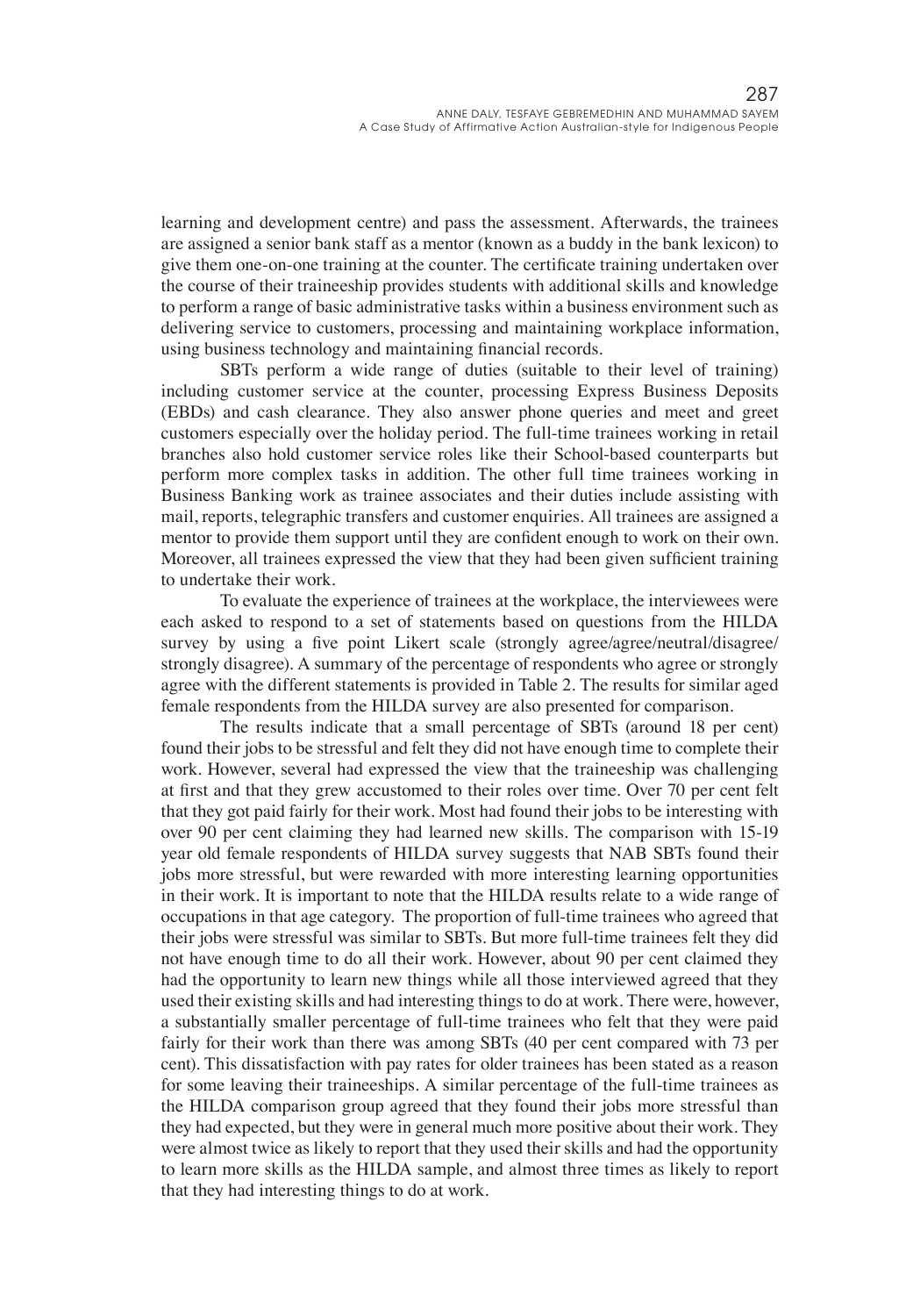By and large, the results suggest that NAB trainees were happier with their work. For example, the opportunity had been life changing for some SBTs who stayed at school when they may have otherwise left. All the trainees interviewed said they would recommend the scheme to friends and family.

As indicated in table 1, there were six permanent employees included in the sample. These employees had come to the bank through regular recruitment channels and did not necessarily identify as part of the IEP. Three of them were working in central offices and three were in branches. Those working in branches were engaged in customer service activities and the others in Business Banking and administration of programs. They were all very positive about their experience at NAB and felt comfortable in their roles. Moreover, all said they would recommend employment at NAB to friends and family.

|                                                                  | $SBT \, (\% )$ | HILDA<br>Females<br>$15-19(%)$ | FT-Trainee<br>(%) | HILDA<br>Females<br>$15-25\frac{6}{6}$ |
|------------------------------------------------------------------|----------------|--------------------------------|-------------------|----------------------------------------|
| My job is more stressful than I had<br>ever imagined             | 18.18          | 10.10                          | 20                | 17.8                                   |
| I get paid fairly for the things I do<br>in my job               | 72.73          | 55.80                          | 40                | 50.7                                   |
| My job often requires me to learn<br>new skills                  | 90.91          | 47.30                          | 90                | 49.8                                   |
| I use many of my skills and abilities<br>in my current job       | 95.45          | 51.50                          | 100               | 57.9                                   |
| My working times can be flexible.                                | 81.82          | 56.60                          | 80                | 48.2                                   |
| I can decide when to take a break                                | 50.00          | 28.70                          | 80                | 38.6                                   |
| My job provides me with a variety<br>of interesting things to do | 90.91          | 29.30                          | 100               | 37.8                                   |
| I don't have enough time to do<br>everything in my job           | 18.18          | 21.30                          | 30                | 50.3                                   |
| Number of observations                                           | 22             | $314^a$                        | 10 <sup>10</sup>  | 778 <sup>a</sup>                       |

Table 2 - Percentage of respondents in each category of trainees who agreed or strongly agreed with these work-related statements compared with HILDA totals

*Source*: Survey of IEP Participants, HILDA.

*Notes*: <sup>a</sup> These are the unweighted numbers in the HILDA sample. The results reported in the table relate to the weighted sample. 

#### *Home life*

In this section, we present our findings about the home life of the IEP participants. As the SBTs were aged between 15 and 18 years, most still lived with their parents or guardians. The full-time trainees were older and were more likely to live independently. Eighty per cent of the trainees had responsibilities looking after other family members,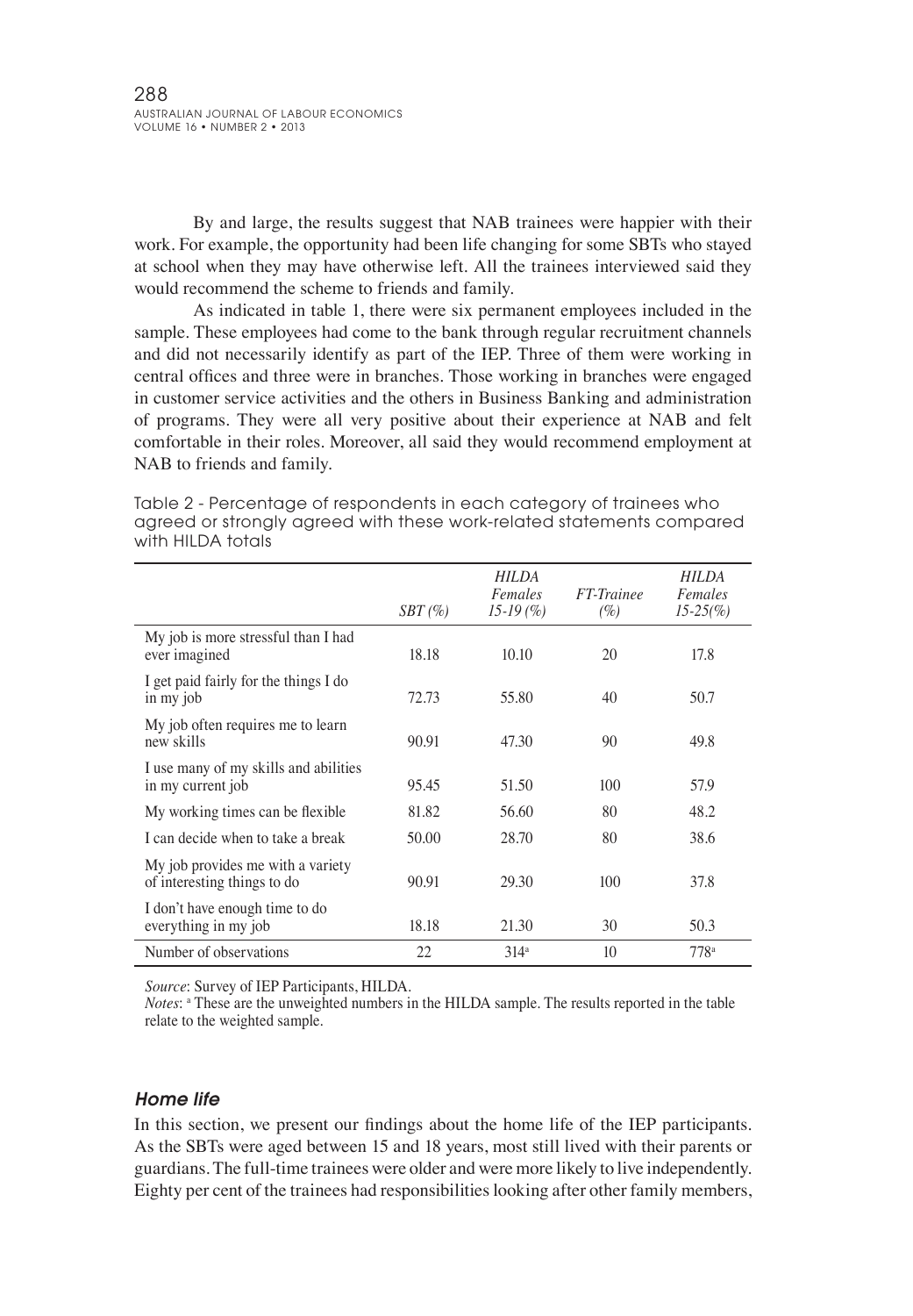mainly siblings and nieces and nephews. They also had regular responsibilities doing household chores. Successful completion of a traineeship involves a high level of maturity, as trainees must perform satisfactorily at work and in their study, as well as managing their commitments to family and friends. All respondents felt the combination of work, study and family life had helped them to develop as people and encouraged them to think about future goals. One trainee made the following remark-

'This has been my first job. So, it has given me some experience and taught me what to expect in the real world when I finish school and start job. It has given me more responsibilities and has prepared me to be self sufficient.'

Financial responsibilities and pressures at home are also possible barriers to the completion of traineeships. Our findings indicate that full-time trainees are more likely to contribute to household finances and be responsible for bills than were the SBTs. Table 3 summaries the results related to questions about financial stress. The most frequently reported financial problem among trainees was an inability to pay electricity, gas or telephone bills. The full-time trainees reported the highest incidence of this problem. There were four trainees who answered 'yes' to more than one of the financial stress components. For these trainees, coping financially on a trainee wage was very difficult and the interview discussion suggested that it was an on-going problem. Permanent employees were less likely to have faced any financial stress, and only one reported difficulties in paying the mortgage or rent on time. This was a one-off event related to particular circumstances, which had improved by the time of the interview.

|                                                                                                                | $SBT \, (\% )$ | <b>FT-Trainees</b><br>(%) | Permanent<br><i>Employees</i><br>(%) | <b>Total</b><br>Sample<br>(%) |
|----------------------------------------------------------------------------------------------------------------|----------------|---------------------------|--------------------------------------|-------------------------------|
| Since January 2010 did any of the<br>following happen to you or your family<br>because of a shortage of money? |                |                           |                                      |                               |
| Could not pay electricity, gas or<br>telephone bills                                                           | 18.18          | 40.00                     | 0.00                                 | 21.62                         |
| Could not pay mortgage or rent<br>on time                                                                      | 13.64          | 20.00                     | 20.00                                | 16.                           |
| Pawned or sold something                                                                                       | 13.64          | 0.00                      | 0.00                                 | 8.11                          |
| Went without meals                                                                                             | 4.55           | 20.00                     | 0.00                                 | 8.11                          |
| Unable to heat home                                                                                            | 0.00           | 0.00                      | 0.00                                 | 0.00                          |
| Asked for financial help from welfare/<br>community organisation                                               | 4.55           | 10.00                     | 0.00                                 | 5.41                          |
| Number of respondents                                                                                          | 22             | 10                        | 5                                    | 37                            |

Table 3 - Percentage of respondents in each category who answered 'yes' to the questions about home life

*Source*: Survey of IEP Participants.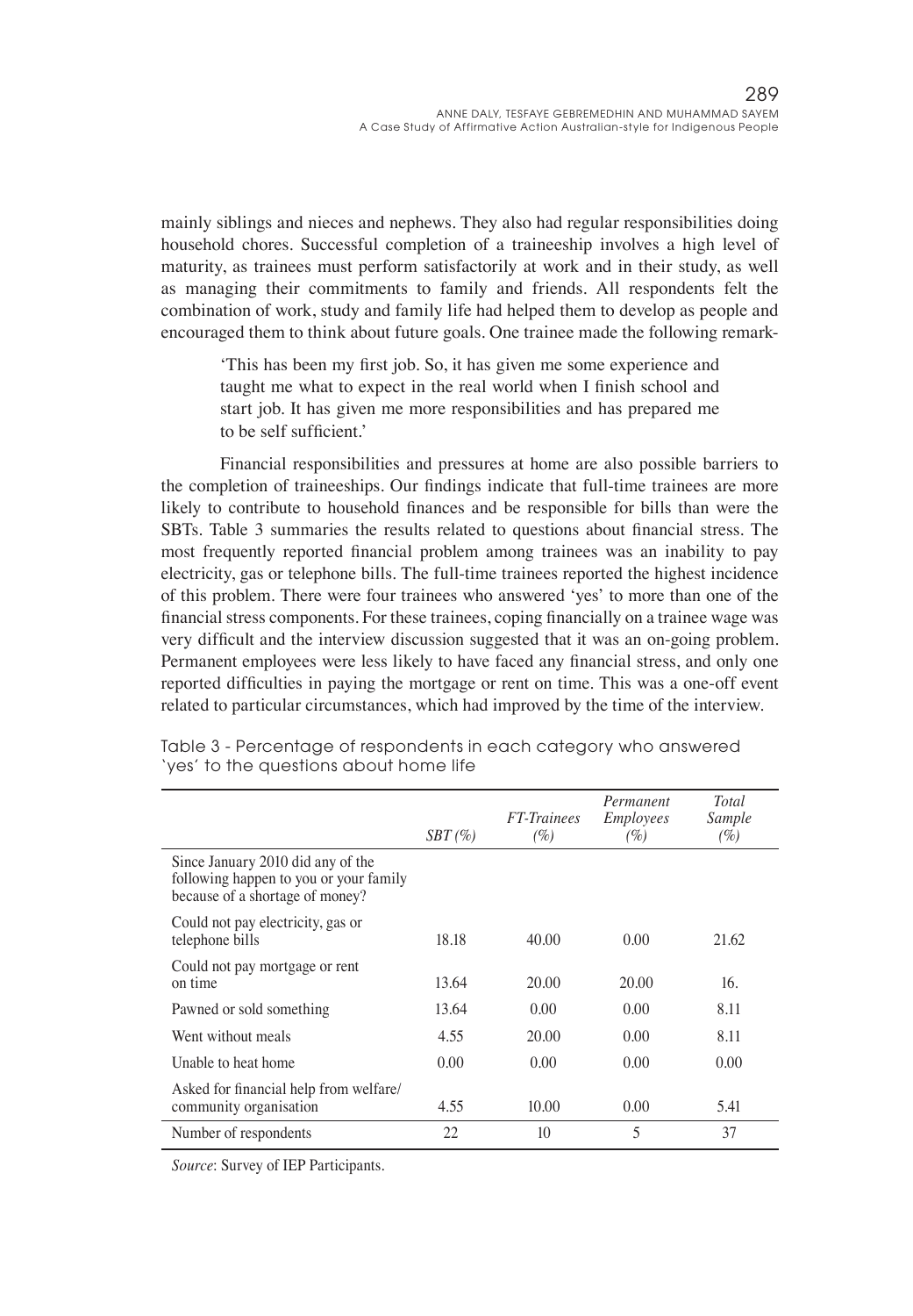### *Future goals*

By and large, the trainees agreed that their experience at NAB had helped them think about their future and what they needed to do to get to where they wanted to go. For example, one trainee made the following comment-

'The experience has given me a stepping stone. It has encouraged me to do more learning and training. It has given me an idea of what I want to do in the future.'

Although most of them had discussed their future plans with their Manager, there were some who had not. Ten SBTs were hoping for a career with the bank, while nine realised that working in a bank was not what they wanted for the future. The three undecided SBTs still felt they had gained a lot from their experience at NAB, one commenting that she doubted she would have stayed at school if this option had not been available. There were several who believed they knew from the beginning that they did not want a career at NAB but still felt they had gained considerably from the experience. Not only had they enjoyed the short-term benefits of earning an income, they had also developed in maturity as a result of the experience. Among the future occupations identified by SBTs who were not planning a banking career were joining the police, childcare work, sports medicine and singing. The full-time trainees, unsurprisingly, were more focused on a banking career than the SBTs. Although not all aiming for a long-term career with NAB, they were pleased to be working there in the short run. They agreed that working at NAB had encouraged them to think more about future options.

#### *The NAB perspective*

The vast majority of Managers and other NAB staff interviewed were strongly in favour of the IEP. The presence of the trainees in the workplace offered a number of advantages. Managers appreciated the flexibility of having an extra person, making time for other staff to engage in other activities. The trainees were particularly useful during peak periods and enabled other staff members to take time off during school holidays when the SBTs worked full-time. It was also generally agreed by the Managers that having a young person to mentor was a fulfilling experience. Moreover, it was noted in interviews in regional Australia that the presence of trainees in the branches promoted NAB in the community, especially the Indigenous community. Several Managers commented that the presence of the trainee in the branch had encouraged family and friends to become NAB customers.

Over half the Managers commented that having an Indigenous person in the workplace made employees and customers think more carefully about Indigenous stereotypes, and helped break down negative views. For example, one manager noted-

'The good thing the program has done for us is that it has taken away the stereotype cast of Indigenous Australians....It would make people appreciate that it is wrong to stereotype because everyone is different'.

Another Manager commented that having a very competent Indigenous trainee in the office had encouraged staff to think more carefully about their use of language around the office with respect to Indigenous people.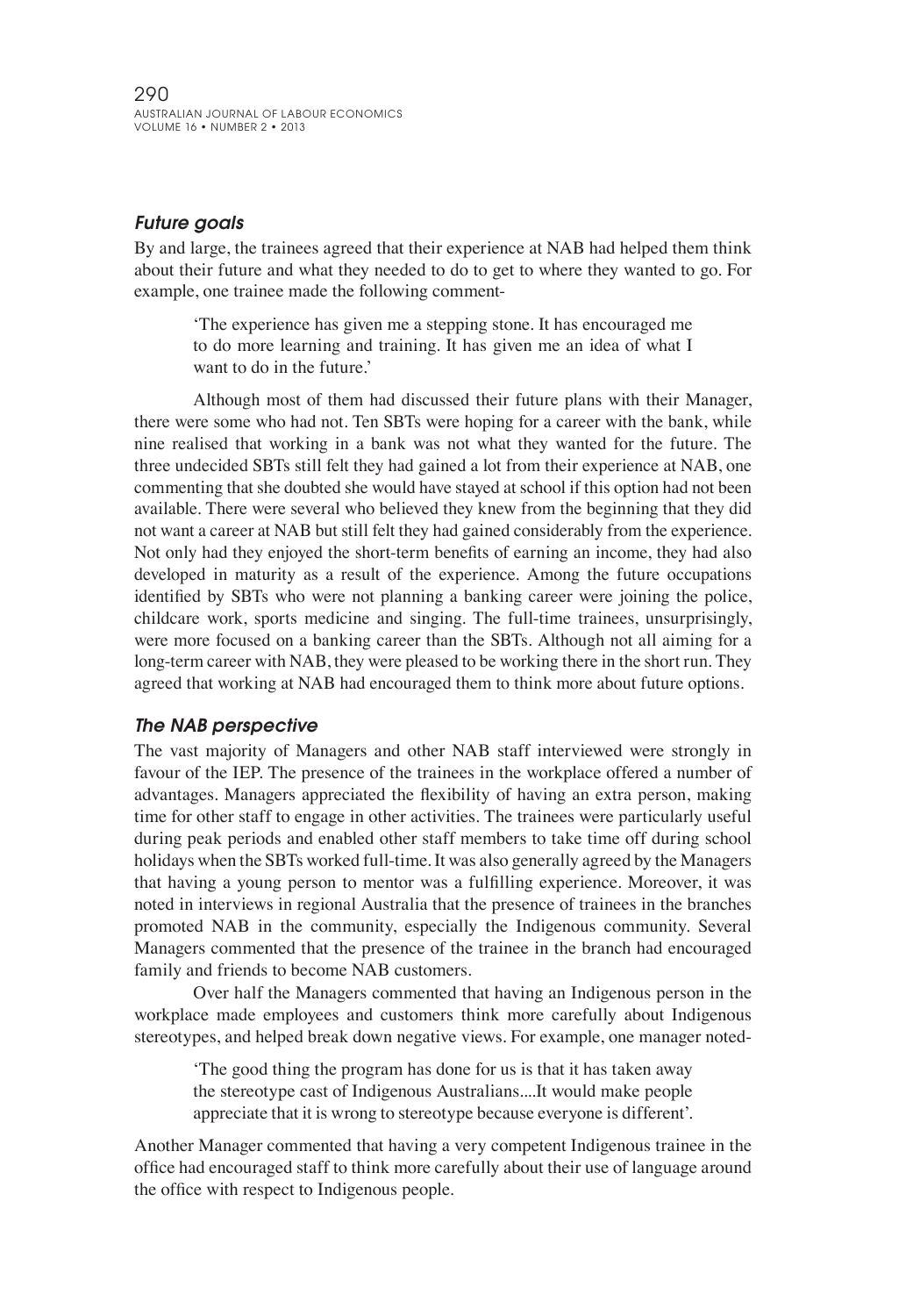While many of the Managers had grown up with Aboriginal and Torres Strait Islander people and felt that they understood the Indigenous community, others had learned more about Indigenous culture from the experience of mentoring a young Indigenous person. One manager made the following remark-

'I have come to understand that Aboriginal and Torres Strait Islander people have so many different communities and cultures. I have also come to realise that you shouldn't just assume things. It is better to ask if there is something that doesn't feel right as it might be a cultural issue rather than assume that there is something wrong with the person'.

About half the managers agreed that having an Indigenous employee in the workplace had increased their awareness of the Indigenous community. Sixty-three per cent of the Managers interviewed had been to a cultural awareness program organised by the head office, and the feedback was universally good.

### 4. Conclusion

The Australian approach to Affirmative Action or Reverse Discrimination has been much less formalised than in many other countries. Under the RAP program developed by RA, the parameters in which the RAPs operate are very broad and individual organizations have considerable scope in designing their plans. The output goals are very generally expressed as improving relationships between Indigenous and non-Indigenous Australians. There are no specific goals in terms of outcomes such as employment quotas. This contrasts with international experience with more structured programs. An important question is whether a more prescriptive approach would produce more positive outcomes for Indigenous Australians. It is however very difficult to find clear evidence on the success or otherwise of Affirmative Action initiatives in the international literature. Econometric studies have been limited by the availability of suitable data for testing the effects. Legislation to promote employment opportunities for minority groups typically covers a whole country making the establishment of a counterfactual hypothesis difficult (Donohue and Heckman, 1991) . Perhaps by their very nature, it is difficult to draw broad conclusions about their impact on employment outcomes. They operate at an individual level and their effects are likely to only become apparent over long time periods, making it difficult to identify any changes in aggregate data. They also operate in a macroeconomic environment which may not be supportive of the employment of minority groups. For example, they might be expected to be more successful in a booming economy with a tight labour market than in a recessionary economy.

A significant impact of these programs may arise from a signalling effect showing a change in community attitudes toward particular minority groups. This socalled 'tipping effect' may encourage employers already favourably disposed toward a disadvantaged group to begin to actively recruit. By showing a change of attitudes, they might also act as an encouragement for Indigenous Australians to join the mainstream.

Akerlof and Kranton (2010) use an insider/outside model to examine the effect of cultural and social identity on labour market outcomes. They argue that a member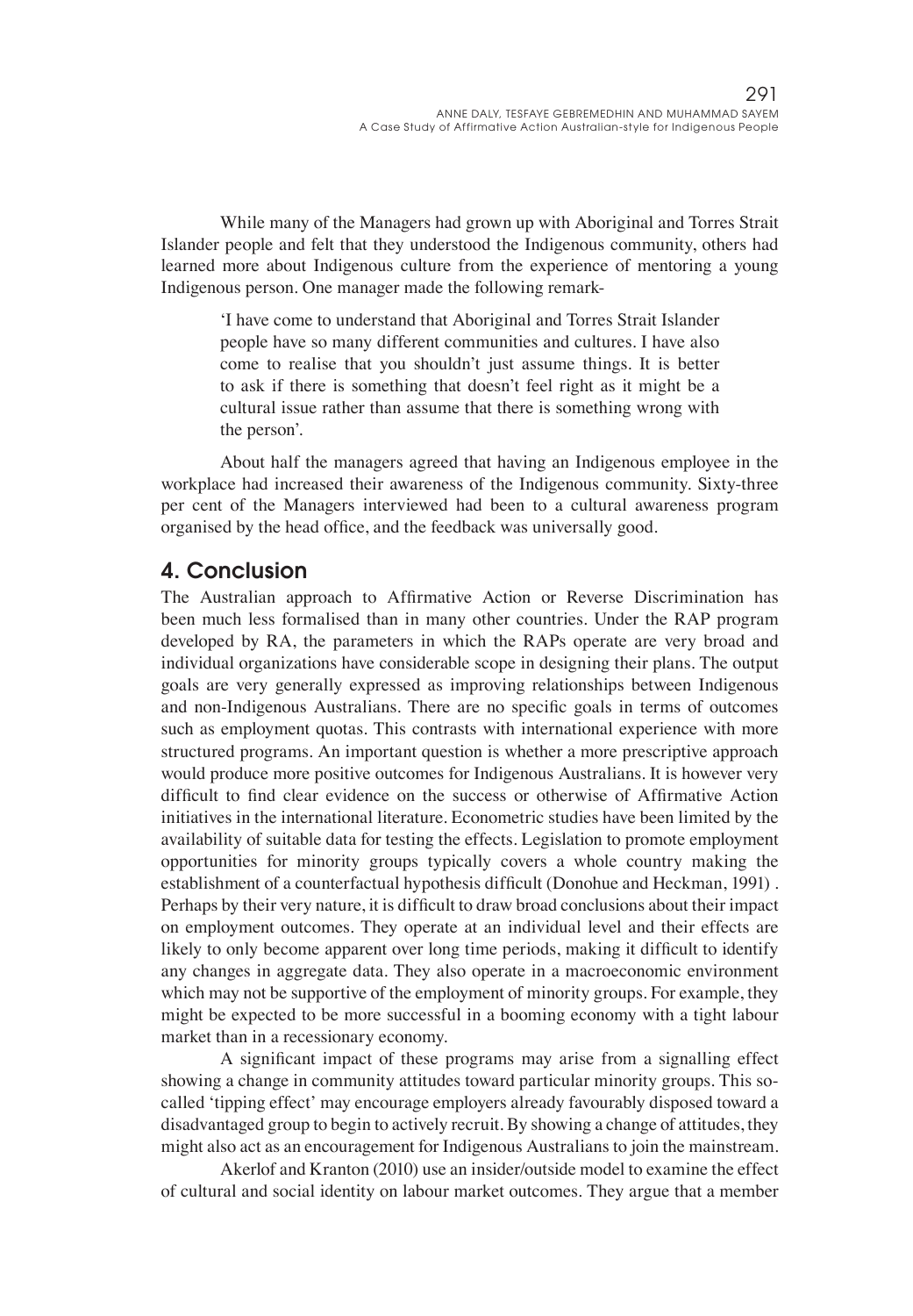of a minority group (an outsider) will be reluctant to join mainstream or insider employment because of a fear of rejection by those already in the mainstream and concern about stepping outside their group norms in accepting such employment. In this environment, monetary incentives will not be enough to encourage participation in mainstream employment. In this model, changing perceptions of both the insiders and outsiders is critical if any program to promote minority employment is to work. A voluntary program such as the development of a RAP provides an opportunity for those insiders and outsiders who are motivated and committed to change to encourage participation of a minority group in the mainstream. A prescriptive approach may achieve less by encouraging gaming rather than real commitment to inclusion.

It has been argued in other fields of regulation, for example in health care and aged care, that a voluntary self regulating approach is likely to achieve better outcomes for patients than a more prescriptive approach. The latter can encourage gaming to comply with regulations without having the desired positive effects on actual outcomes (Braithwaite, Makkai and Braithwaite, 2007). Measuring aggregate outcomes of social programs, however, remains difficult. The results presented here provide some evidence that in the instance of NAB's RAP, a voluntary program appears to have had beneficial effects for many of the participants.

Given the likely shortcomings of any econometric analysis of the RAP program, this paper presents some case study evidence from an evaluation of an Indigenous employment program developed as part of a RAP by NAB. While not providing the results of a controlled experiment, it provides some evidence of the benefits that individuals have received from participating in this program. For many of those involved it was a life changing experience. The individuals selected to participate in the NAB program are likely to be above average on a number of dimensions including motivation and ability and therefore it is difficult to generalize these results to the wider population of Indigenous people. The study reported here provides a basis for a fuller evaluation of such Affirmative Action programs that would also take into account the potential costs of these schemes, including the cost to people who might otherwise have been employed in the bank in the absence of such a scheme. The results indicate the potential for wider benefits from similar RAP programs that commit both time and resources to the development of employment opportunities for Indigenous Australians.

### References

- Agocs, C. and Burr, C (1996), 'Employment Equity, Affirmative Action and Managing Diversity: Assessing the Differences', *International Journal of Manpower*, 17, 30-45.
- Akerlof, G. and Shiller, R. (2009), *Animal Spirits*, Princeton University Press, Princeton, USA.
- Akerlof, G. and Kranton, R. (2010), *Identity Economics*, Princeton University Press, Princeton, USA.
- Altman,J. (1991) (ed.) Employment Equity by the Year 2000, CAEPR, ANU, Canberra.
- Altman, J. and Hunter, B. (2003), 'Evaluating Indigenous Socioeconomic Outcomes in the Reconciliation Decade, 1991-2001', *Economic Papers*, 22, 1-16.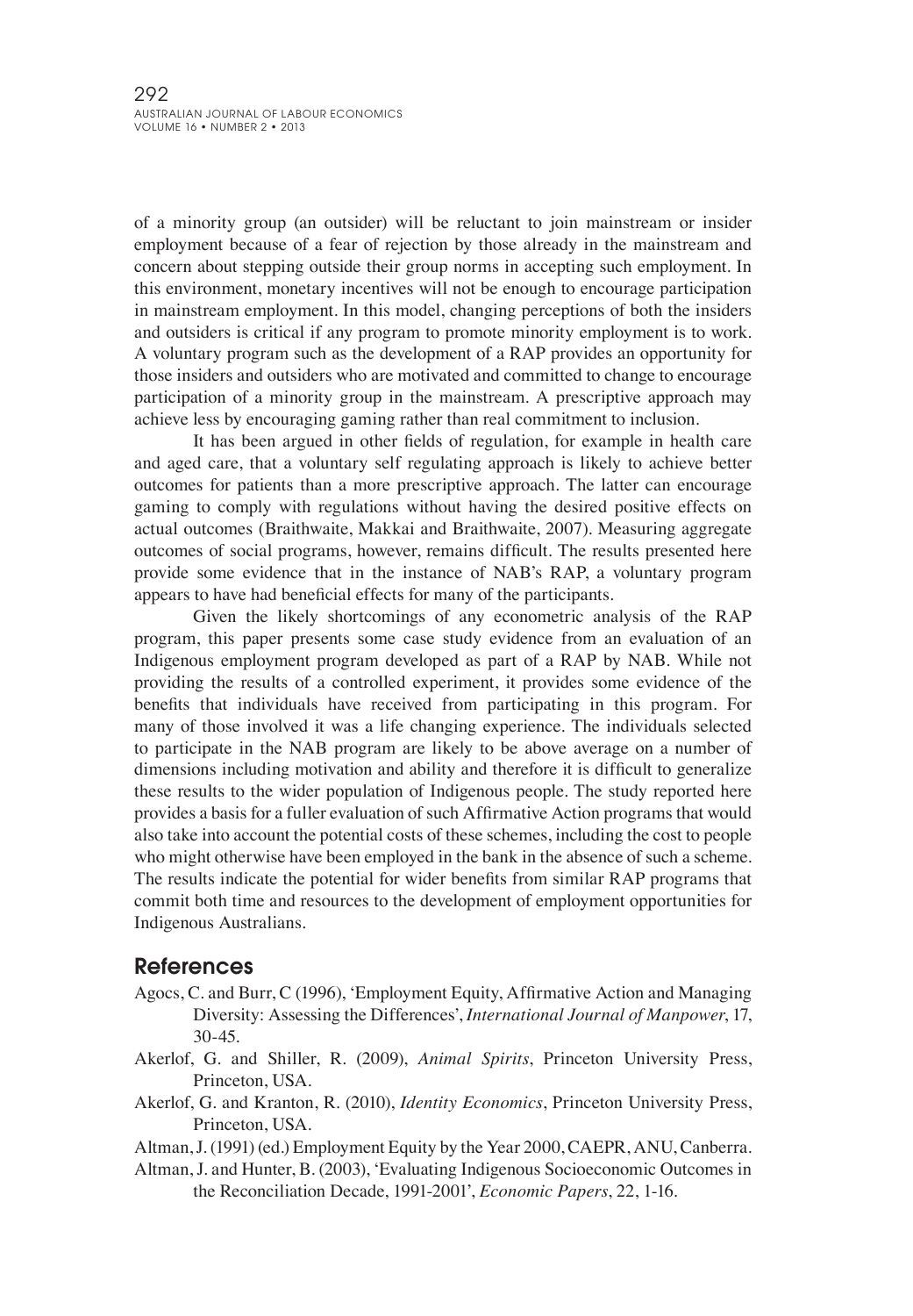- Altman, J., Biddle, N. and Hunter, B. (2005), 'A Historical Perspective on Indigenous Socio-economic Outcomes in Australia, 1971-2001', *Australian Economic History Review*, 45(3), 275-95.
- Altman, J., Biddle, N. and Hunter, B. (2009), 'Prospects for 'Closing the Gap' in Socioeconomic Outcomes for Indigenous Australians', *Australian Economic History Review*, 49(3), 225-51.
- Braithwaite, J., Makkai, T. and Braithwaite, V. (2007), *Regulating Aged Care*, Edward Elgar, Cheltenham, UK.
- Braithwaite, V. (1993), 'The Australian Government's Affirmative Action Legislation: Achieving Social Change through Human Resource Management', *Law and Policy*, 15(4), 327-54.
- Darity, W. (2005), *Affirmative Action in Comparative Perspective: Strategies to Combat Ethnic and Racial Exclusion Internationally*. Sanford Institute of Public Policy, Duke University, Durham, NC.
- Donohue, J. and Heckman, J. (1991), 'Continuous Versus Episodic Change: The Impact of Civil Rights Policy on the Economic Status of Blacks', *Journal of Economic Literature*, XXIX(December), 1603-43.
- Gray, M. and Hunter, B. (2011) 'Changes in Indigenous Labour Force Staus: Establishing Employment as a Social Norm', CAEPR Topicla Issues 2011/7, CAEPR, ANU Canberra (available at www.anu.edu.au)
- Human Resources and Social Development Canada (2011), viewed November 5 2011, <http://www.hrsdc.gc.ca/eng/labour/index.shtml >
- Hunter, B. (2006), 'Further Skirmishes in the Poverty War: Income Status and Financial Stress among Indigenous Australians', *Australian Journal of Labour Economics,* 9(1), 51-64.
- \_\_\_\_\_(ed.) (2012), *Is Indigenous Poverty Different from other Poverty?*, forthcoming edition, Understanding/Interogating Indigenous Disadvantage: Proceedings of the Conference using the 2008 NATSISS, CAEPR Research Monograph No. 33, CAEPR, ANU, Canberra.
- Hunter, B. and Hawke, A. (2002), 'Industrial Relations in Workplaces Employing Indigenous Australians', *Australian Journal of Labour Economics*, 5(3), 373- 395.
- Jain, H.C. (1990), 'Affirmative Action/Employment Equity Programs in Canada: Issues and Policies', *Labor Law Journal*, August.
- Jordan, K. and Mavec, D. (2010), *Corporate Initiatives in Indigenous Employment: the Australian Employment Covenant Two Years On*, CAEPR (available at <www.anu.edu.au>).
- Leonard, J.S. (1984), 'The Impact of Affirmative Action on Employment', *Journal of Labor Economics*, 2, 439-63.
- Libertella, A.F., Sora, S.A. and Natale, S.M. (2007), 'Affirmative Action Policy and Changing Views', *Journal of Business Ethics*, 74(1), 65-71.
- Massey, G. (2004), 'Thinking about Affirmative Action: Arguments Supporting Preferential Policy', *Review of Policy Research*, 21(6), 783-97.
- McDonnell, S. and Westbury, N. (2001), *Giving Credit Where it's Due: The Delivery of Banking and Financial Services to Indigenous Australians in Rural and Remote Areas*, CAEPR (available at www.anu.edu.au ), ANU, Canberra, < www.anu.edu.au>.